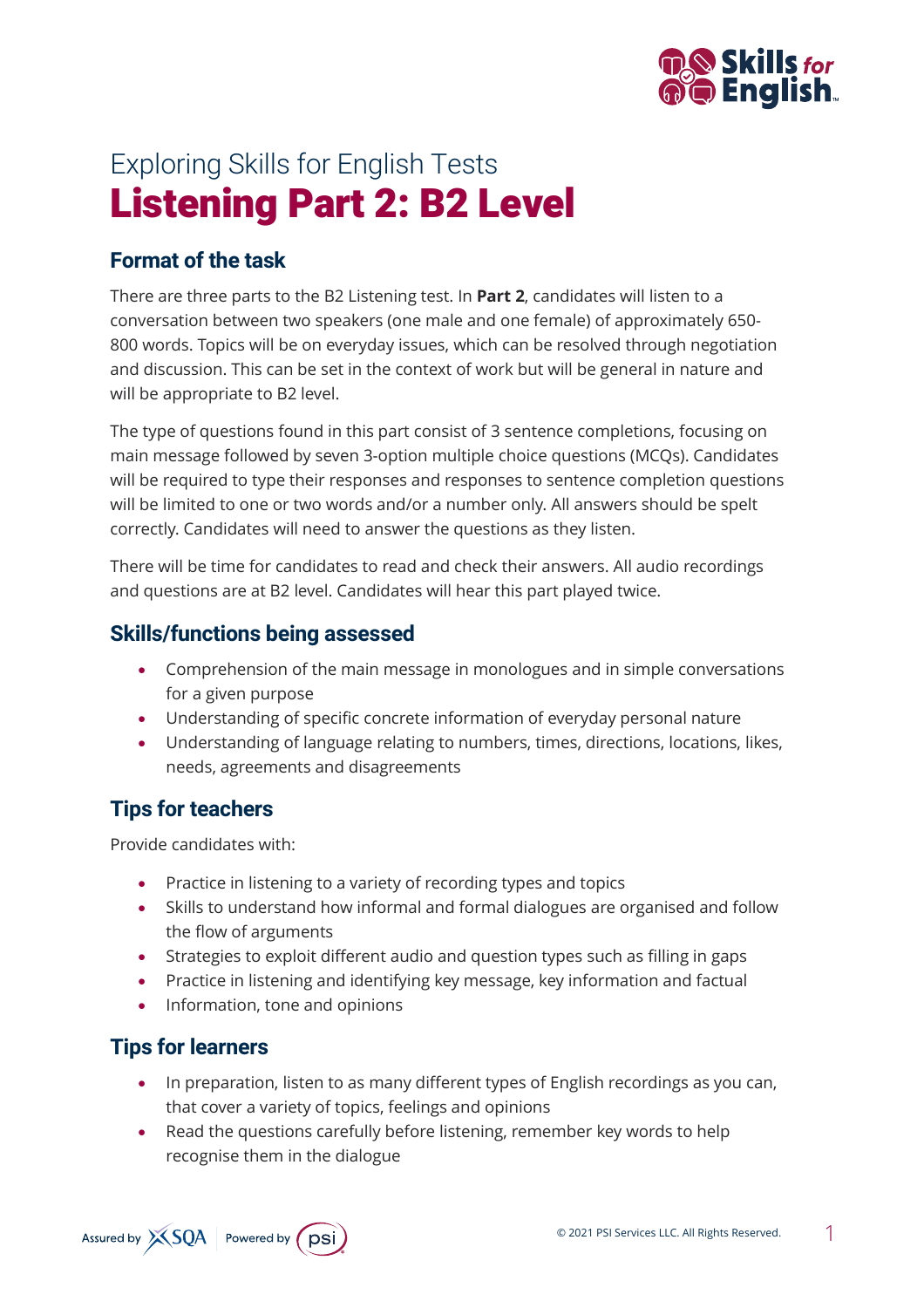

- Use the second listening to check your answers
- Practise using cues in the text to help you identify meanings of words, phrases you don't know.
- Practice exercises where you fill in the missing words from a dialogue
- Prepare by using the online Skills for English (SfE) practice tests

#### **Sample B2 Listening Part 2 Task**

This is a short example extract from the type of recording and questions a candidate may encounter in Part 2.

Listen to 2 friends talking about reading habits.

| John | Have you noticed recently that few people these days read "actual" books.<br>Gone are the days when people on trains have their nose in a novel when<br>they commute! And if they do read, it'll probably be on a device rather than<br>book.                                                                     | Q <sub>1</sub> |
|------|-------------------------------------------------------------------------------------------------------------------------------------------------------------------------------------------------------------------------------------------------------------------------------------------------------------------|----------------|
| Jane | I disagree, I think people still love reading, especially books, and if you are<br>like me, then nothing can compare to a <b>physical copy</b> , although in terms of<br>cost I must agree that an e-book is a little cheaper to buy and saves cutting<br>down all those trees.                                   | Q <sub>2</sub> |
| John | I'm not convinced Jane, I think that these days people are watching more tv<br>than anything else.                                                                                                                                                                                                                |                |
| Jane | Well John, if the Best Seller lists are to be believed then books are still very<br>much an important part of our national culture, more so than tv. For me,<br>the issue is not that we don't read enough, it's that we read too much. It's<br>information overload and we don't know how to focus on one thing. | Q <sub>3</sub> |
| John | You may have a point there, my newspaper has so much content in the<br>weekend editions that it takes me a week to read them.                                                                                                                                                                                     |                |

#### For questions 1, 2 and 3, write **ONE WORD** or **TWO WORDS** from the recording to fill each gap.

The words highlighted in yellow show how incorrect answers are also mentioned within the text – candidates therefore need to consider each option carefully.

The questions always rephrase the audio statements, so it is important to listen to the overall recording rather than look for exact phrases.